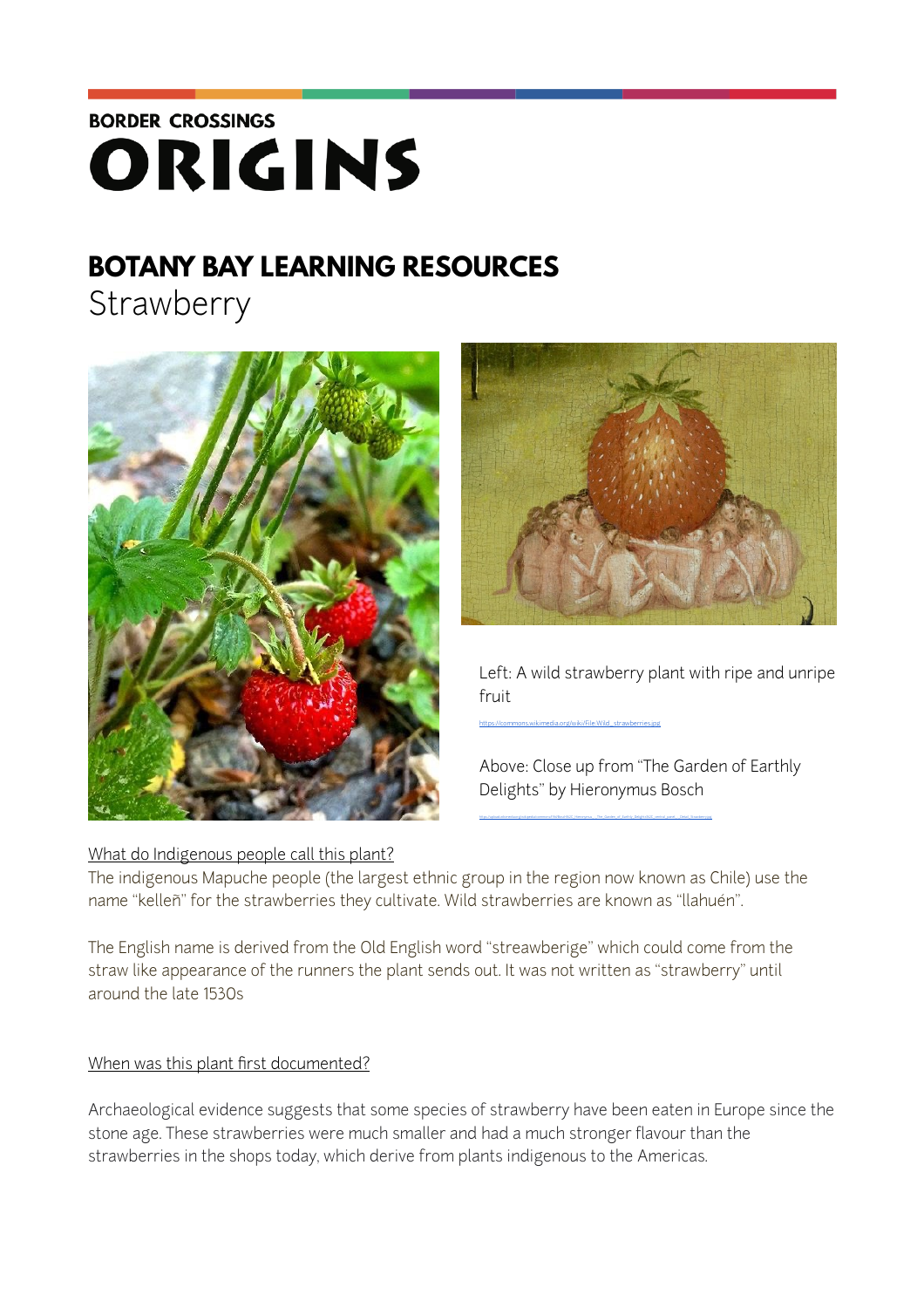

Strawberry plant from "Herbals" (11th C) - ascribed to Sextus Placitus https://digital.bodleian.ox.ac.uk/objects/4ff[a9d94-a1fb-495d-9deb-fcdccdec2c09/surfaces/8bd0fa0a-42b6-43aa-b3b1-6a8855c86499/](https://digital.bodleian.ox.ac.uk/objects/4ffa9d94-a1fb-495d-9deb-fcdccdec2c09/surfaces/8bd0fa0a-42b6-43aa-b3b1-6a8855c86499/) Bodleian Libraries, University of Oxford (https://creativecommons.org/licenses/by-nc/4.0/)

### How many varieties of this plant are known?

Strawberries are part of the rose family which includes almonds, apples, apricots, blackberries, cherries, loquats, medlars, peaches, pears, plums, quinces, raspberries and sloes. There are more than 600 varieties of strawberry which can all be traced back to five or six wild types.

#### Where and how was the plant originally grown and used?

Strawberries grown by the Indigenous peoples (the Picunche, Huilliche and Mapuche) were grown in small garden plots and there was not a concerted effort to grow them in large quantities.

# How do Indigenous people relate to this plant?

The Indigenous peoples (the Picunche, Huilliche and Mapuche) from the region we now call Chile cultivated strawberries over 1000 years ago. They grew red and white strawberries. White strawberries were preferred because of their larger fruit. They generally ate their strawberries raw or dried. Sometimes they cooked their strawberries into a sauce. They were occasionally made into a fermented drink.

#### When and how did this plant first come to Britain?

Wild strawberries have been eaten in Europe for a long time. Virginia Strawberries were brought to England from the Americas in the 1600s.

When strawberry plants from the Americas were first brought to Europe they did not produce any fruit. However, in the mid 1800s in Brittany, France, the planting of strawberry plants from North America (Fragaria virginiana) next to plants from Chile (Fragaria chiloensis), produced the very large strawberries we are more familiar with today. This hybrid, known as Fragaria ananassa, provides the basis of the modern varieties of strawberries currently cultivated and eaten. Additional breeding has